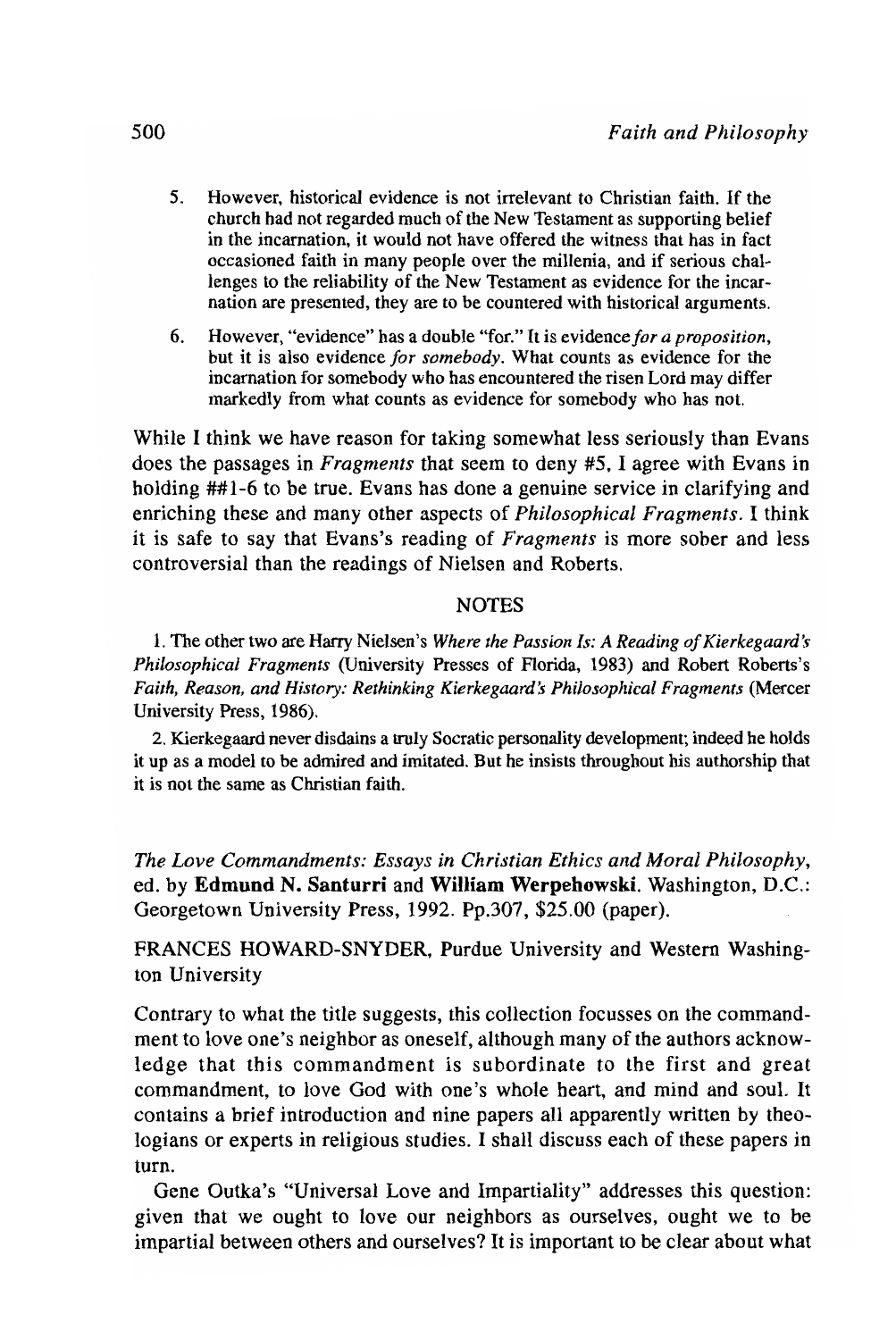this question means. There is no doubt that I should *regard* my good and yours as equally worth pursuing. But Outka is interested in the claim that I should *pursue* my good and yours in the same way and to the same extent. He discusses four objections to this.

Two of these objections suggest that impartiality of this sort allows us to favor ourselves more than we should. According to the first argument, the injunctions to go the extra mile and to turn the other cheek require us to do more for others than for ourselves. According to the second argument, we have very powerful tendencies to favor ourselves over others. Hence we should compensate by aiming at favoring others. It is not clear why Outka discusses the second objection. He points out, "As it sensitizes us to our failures to attain even-handedness, it supports even-handedness as our normative aim" (83). One might argue that these two objections against impartiality undermine each other. Perhaps injunctions to sacrifice ourselves and to go the extra mile are simply offered as ameliorative strategies for dealing with the fact that we do tend to favor ourselves. This is compatible with the notion that each person  $-$  including myself  $-$  is equally deserving of my time and energies. It appears (although not at all clearly) that Outka rejects these two objections.

The next two objections suggest that impartiality allows us to favor ourselves *less* than we should. If someone could become completely impartial between herself and others, she might lose her own identity. Outka gives this argument (familiar from Bernard Williams and other critics of utilitarianism) a distinctively theological twist. God has given each of us a special responsibility with respect to his or her own life and soul to make something of it, perhaps to follow a particular vocation, and if I simply treat myself as one amongst others, and devote no more time to the pursuit of my own vocation or salvation than I devote to that of each of the others, I will squander this unique opportunity. If impartiality requires this, then Outka rejects impartiality. He asserts that the sort of self-regard he recommends here is compatible with universal love. There is never a situation in which one has to choose between improving one's own relationship with God and improving that of others. The fourth argument points out that there seem to be many morally important things that I can do for myself that I cannot do for others  $-$  and that these may constitute legitimate areas in which I concentrate on myself. For example, following Kant, it seems that I can't make someone else's perfection my end in the way I can make my own perfection my end. Similarly I can't gain or lose salvation for others in the way I can for myself. I can't repent for others, nor can I forgive for them, nor can I make a commitment on their behalf without their agreement. For these reasons it seems inappropriate to treat myself exactly in the way that I treat others.

Outka's paper is full of fascinating suggestions. It is easy to get bogged down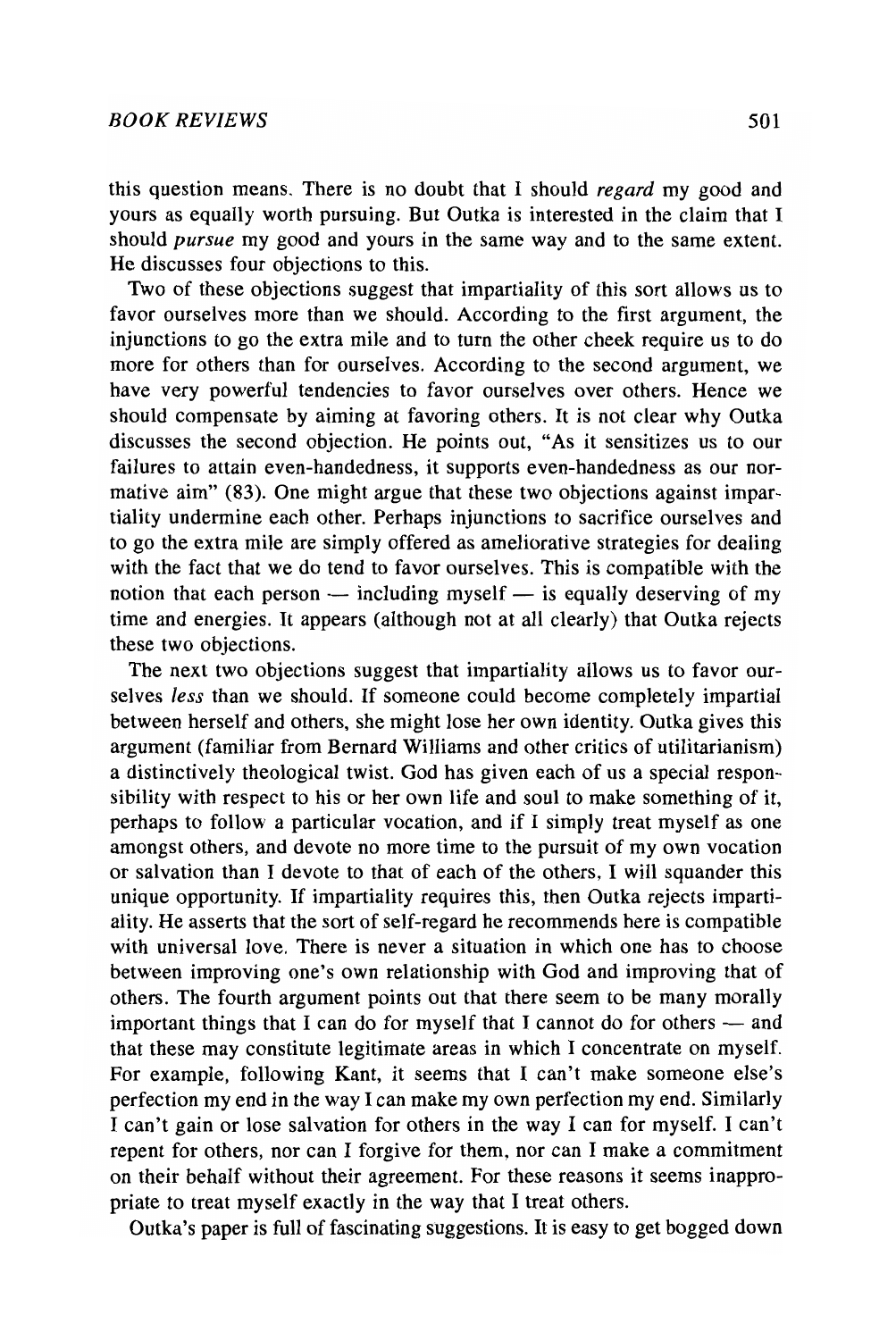in the details. How do the different objections fit together? Are they, for example, compatible with one another? What general themes emerge? The answers aren't clear. Outka is much better on the details than on the big picture.

Impartiality is also the topic of" 'Agape' and Special Relations," by William Werpehowski. He is interested in whether there is a tension between a universal love and special, partial, preferential loves, such as friendship and marriage. He addresses two questions relevant to this relationship: do special loves need to be derived from universal love in order to be acceptable from a Christian standpoint; and is it possible to love one's spouse or friend in a special way and also to love her as a neighbor? He argues that it is "theologically unhelpful" to try to justify special loves in terms of universal love, but that our attitudes towards those close to us should be colored by our awareness that they are "creatures of God," "brothers and sisters for whom Christ died," and "possible companions in beatitude." In this sense, it is appropriate to talk of one's husband or child as also a neighbor. As far as I can tell, this essay doesn't get to the really interesting and difficult issue that needs to be resolved before we can know whether special loves are in any way in conflict with agape. The question is not whether my love for my husband falls short of the agapeic ideal, but whether loving him in this special way makes it impossible for me to love *others* as I am commanded.

In "Christian Love and Political Violence," Timothy Jackson asks: "How, if at all, may agape combat unjustifiable forms of violence?" His answer takes a middle path between an absolute rejection of violence, and the permission of whatever means will secure the ends. Although violence against aggressors is permissible, violence against the innocent is *never* permissible, no matter how worthy the end. He accepts this "principle of discrimination" "because in violating it one would be attacking that very value (love's defense of innocent life) seen to validate the use of the sword in the first place. Just as it can never be correct to affirm a theoretical paradox, so it can never be correct to perform a practical perversity. Attempting to believe in a contradiction undermines all thought, just as attempting to act on a contradiction undermines all praxis"(202).

There are two difficulties with this position. First, love's goal is not the defense of innocent life, but the good of all, innocent and guilty, and if violence involves harm, then violence against aggressors as well as against the innocent should be prohibited. There is a more serious objection, however. Jackson thinks that there is a contradiction in harming the innocent in pursuit of the goal of protecting the innocent. This sort of claim is often made and has a sort of superficial plausibility, but to get a fresh look at its form, let's examine it in another context:

Suppose a man values money above all things. Now suppose we observe him spending some of his money: buying stock, buying insurance, buying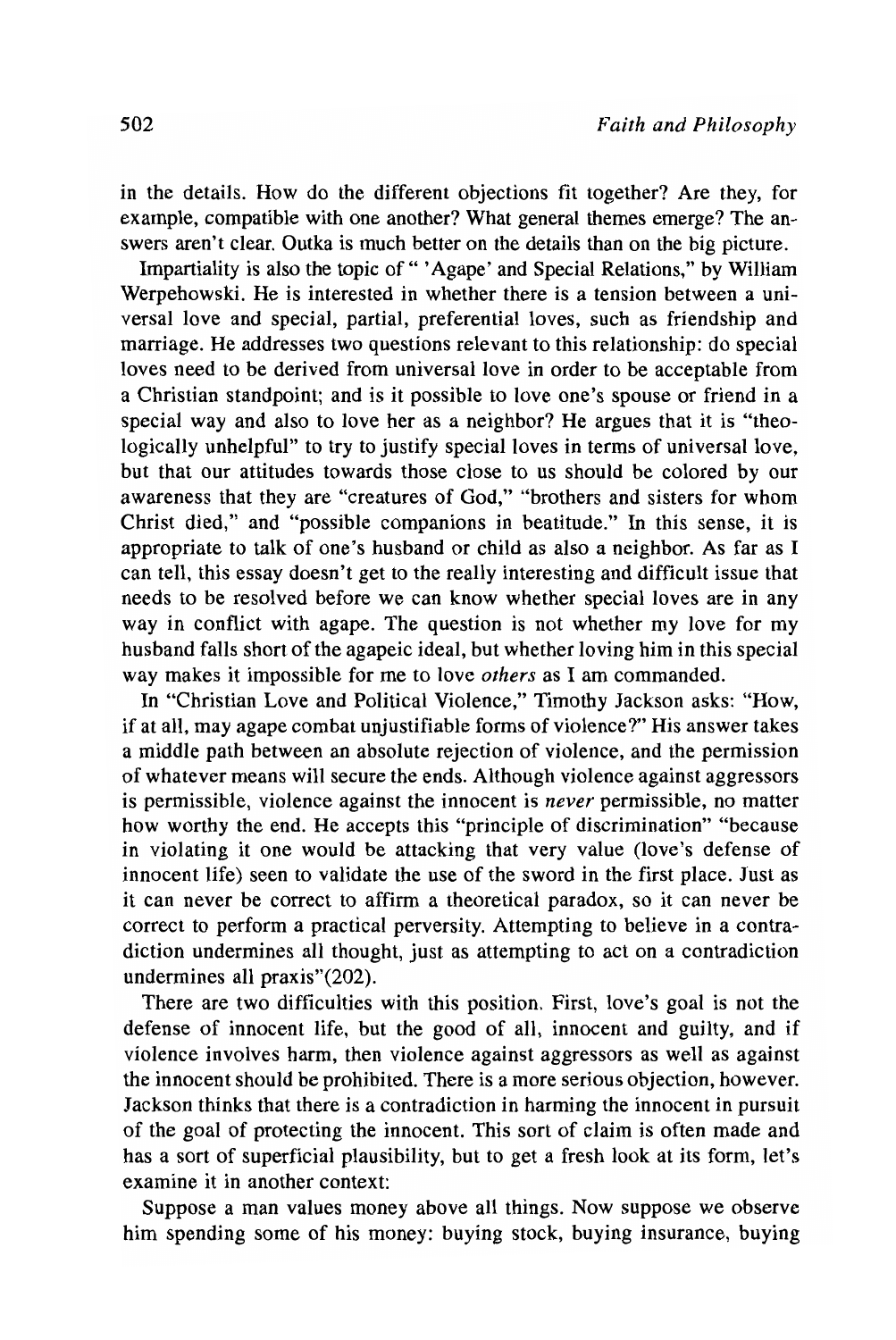goldmines, hiring managers, etc. Do we say that he is undermining his own goals in giving up some of his money? Of course not. We realize that the best way to improve his longterm financial position is to invest some of the money he has right now. Similarly, if the value which motivates and justifies political violence is the defense of innocent life, it doesn't follow that any attack on innocent life is self-defeating or a pragmatic contradiction.

Another tack Jackson suggests is to justify violence against aggressors on the grounds that it benefits them, by preventing them from committing more sins. The idea would be that it is never permissible to harm anyone  $$ innocent or guilty  $-$  but that violently preventing an aggressor from injuring someone else does not harm the aggressor. But then the primary justification for violence against aggressors is to promote their good, not someone else's. This both seems to justify more and less than Jackson wants: more, because it justifies violence against those engaged in victimless sins  $-$  such as rejection of the Holy Spirit; and less, because it may be that an aggressor will be worse off if he is killed in the process of committing a violent act than if he is allowed to finish and continue his life and perhaps repent of his deed and turn to God.

In "Who is my Neighbor? Love, Equality, and Profoundly Retarded Humans," Edmund Santurri asks whether the severely retarded, those who are incapable of even minimal reasoning and conceptualization, are our neighbors, and hence worthy of a love and concern equal to that we owe normal human beings. His project has two parts. The first part is to determine what the Bible says about the status of the retarded. The second part is to examine philosophical, non-theological arguments to see if they lead to a different conclusion from those of the Bible.

Apparently there are no references to the severely retarded in the Bible. Santurri thinks, however, that he can extrapolate a response to the retarded from other elements. He insists that the Bible supports the belief that being human is sufficient for being worthy of equal concern. He assumes that God's covenantal commitments determine the extent of equal moral status, and points out that God's covenants are made, e.g., with Abraham and *all* of his descendants. A retarded descendant falls under the scope of this commitment as much as a normal one.

Santurri next evaluates several arguments for the claim that the retarded don't have the same moral status as other human beings. John Harris argues that rationality is what makes something worthy of equal moral concern. He claims that this accords with our intuitions about science-fiction cases involving rational but non-human beings. Michael Tooley argues: "For a being to have a right to x, the being must be capable of having an interest in x. But to have an interest in x, a being must be capable of desiring x. Now, at least some desires involve propositional attitudes. This capacity is unavailable to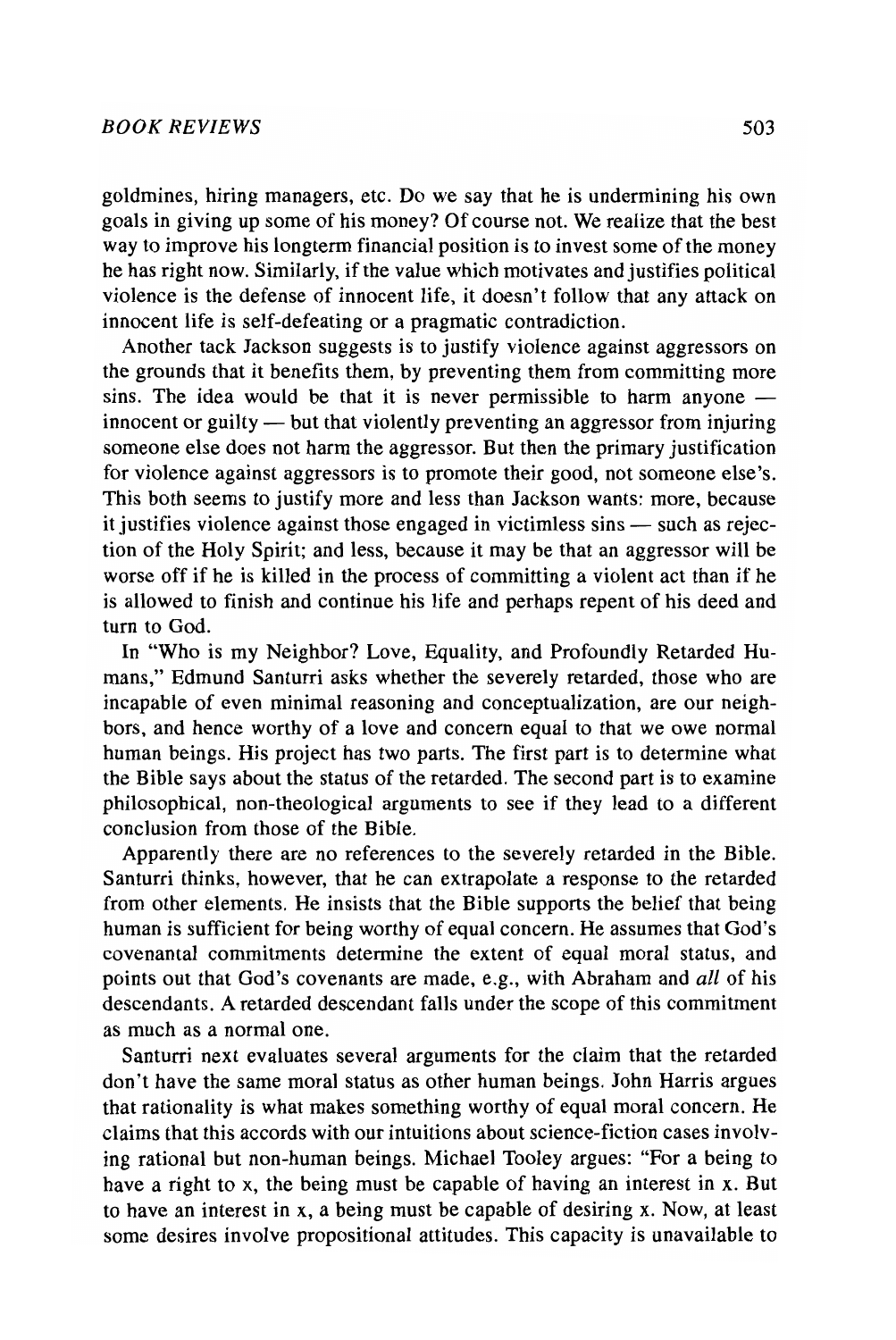the retarded, so they don't have rights." A final argument comes from the contractualist tradition, arguing that one doesn't deserve full moral consideration unless one is capable of behaving morally. Santurri deals deftly with each of these arguments.

I find problematic his attempt to provide a more positive account (that doesn't appeal to divine authority) of why we should accord the severely retarded, but not non-human animals, a moral status equal to that we accord normal human beings. To do this, he needs to find a feature which: 1. is possessed by all humans, including the severely retarded; 2. is not possessed by non-human animals; 3. is morally significant enough to justify and even require significant differences in treatment between, say, a cat and a severely retarded person. He offers this: "[They] are born of our kind. They are generated by our acts of creation. They look like us. They are nurtured by us. They participate with us in a variety of practices that constitute the shared meaning of our communal existence" (123).

These characteristics don't fit the bill. Suppose I am faced with a choice between saving my cat, Psyche, and saving a severely retarded stranger, Bob. Santurri believes that I ought to save Bob. Why? Well, Bob looks like me. But this suggests that if Bob were severely disfigured as well as severely retarded, then it might be O.K. to let him die. That's crazy. Bob participates in our shared practices. What practices? I don't even know Bob. And Psyche participates in a lot of my practices: we spend afternoons together on the front lawn, I put her picture on a Father's Day card for my husband, etc. Perhaps this is foolish, whimsical anthropomorphising. Perhaps Psyche doesn't really participate. But if she doesn't participate, why suppose that the severely retarded participate? Bob is genetically related to people who do count morally. But that sounds like moral nepotism. There is nothing Bob has that Psyche lacks that can ground differential treatment. Nothing, that is, that we can see. It may be that there are qualities that we are unaware of that are present in a retarded person that God is responsible for and aware of. We may have to treat this as a matter of faith, but it is hard to defend on other grounds.

In "The Law of Supererogation" David Little wonders whether loving our neighbors, and all that this entails, is a duty or whether it is supererogatory. On the one hand, it is expressed as an imperative and called a commandment. It is the summary and source of the law. Many Christians publicly confess that they have not loved their neighbors as themselves and repent. All this suggests that it is a duty. Little cites Calvin on how it's wrong to think of any as beyond the law or above duty as if we could somehow come to earn or *merit* grace by doing it. On the other hand, it seems in the nature of love to be freely given. Little reminds us that St. Paul and Calvin stress how the New Testament somehow frees us of the law. All this suggests that agape is not a duty.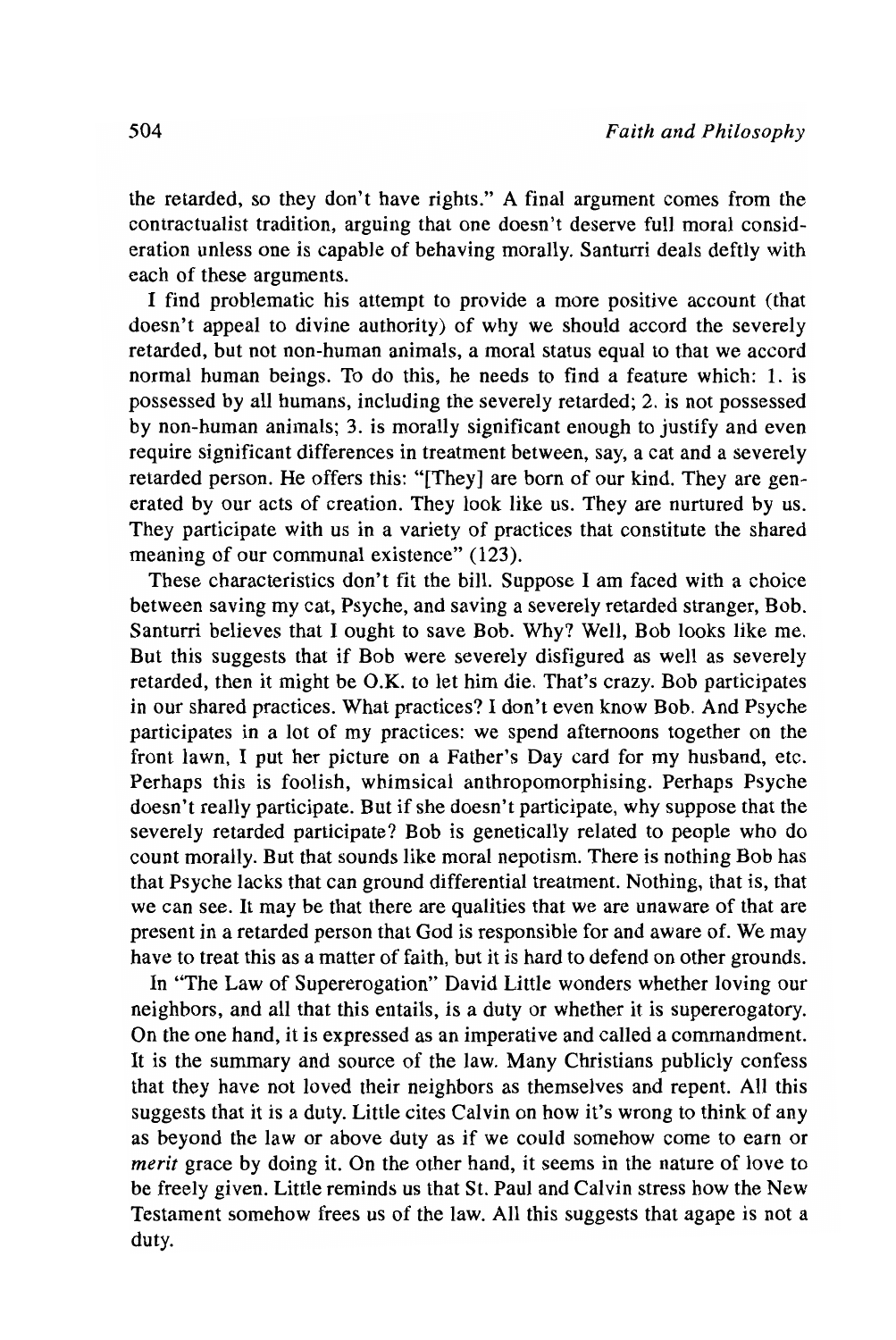To deal with this apparent tension, Little distinguishes betwen permissive oughts and mandatory oughts. Love of neighbor would be a permissive ought. Decisions to comply with permissive oughts "are not appropriately determined or sanctioned by any but the actor, nor will the actor normally incline to hold others accountable for failing to follow suit in similar circumstances"(l69). This suggests that Little's distinction is simply the distinction between kinds of duty — those for whose omission we are blameworthy and others. But things get more complicated than that. Little wants to include acts of simple human decency, like giving directions, amongst permissive oughts. At the same time, he thinks that someone who refuses to do this is liable to criticism. He develops an elaborate scheme of degrees of permissiveness (degrees of blameworthiness) which are determined by five criteria: cost to agent, benefit to recipient, certainty of outcome and so on.

The difficulty Little starts with and the complex account he develops to deal with it are the product of an overly narrow account of what it means to say that someone ought to do something or to say that someone does wrong for not doing it. He seems to be gripped by the idea that there is a tension between being morally obliged to do something and doing it out of affection or doing it freely. But these are not incompatible. It is quite clear that one can have an obligation to repay a favor to a friend or relative and do so out of affection. It is less clear perhaps that one does the action freely, but that is mainly because the notion of doing an action freely is rather muddy. It is done freely in the sense that the agent is able to do otherwise. Moreover it might well be done voluntarily, without any sense of being constrained or burdened by the obligation. Is there another kind of freedom that is in tension with obligation? Some writers in this area have charged that there is an important kind of freedom: the freedom to behave in a certain way without doing wrong. A moral obligation deprives one of that freedom. For example, a moral obligation to tithe deprives one of the freedom to keep all of one's income without doing wrong. It strikes me that this is not the freedom that Paul and Calvin were talking about, nor is it a freedom that is particularly worth having.

In "Kant on Christian Love" Ronald Green undertakes to defend Kant's claim that the commandment to love must be understood in the practical rather than the pathological sense, on the grounds that pathological love is outside our control. Green then discusses Kant's attempt to derive universal beneficence from the Categorical Imperative (CI). He notes difficulties with doing so on the standard interpretations of the first formulation of that principle. For example, a tough-minded rugged individualist might well be able to will non-beneficence to be a universal law. Green suggests an alternative reading of the CI, more in accord with Rawls's original position. He says "This involves taking the phrase 'universal law' in its fullest and most ex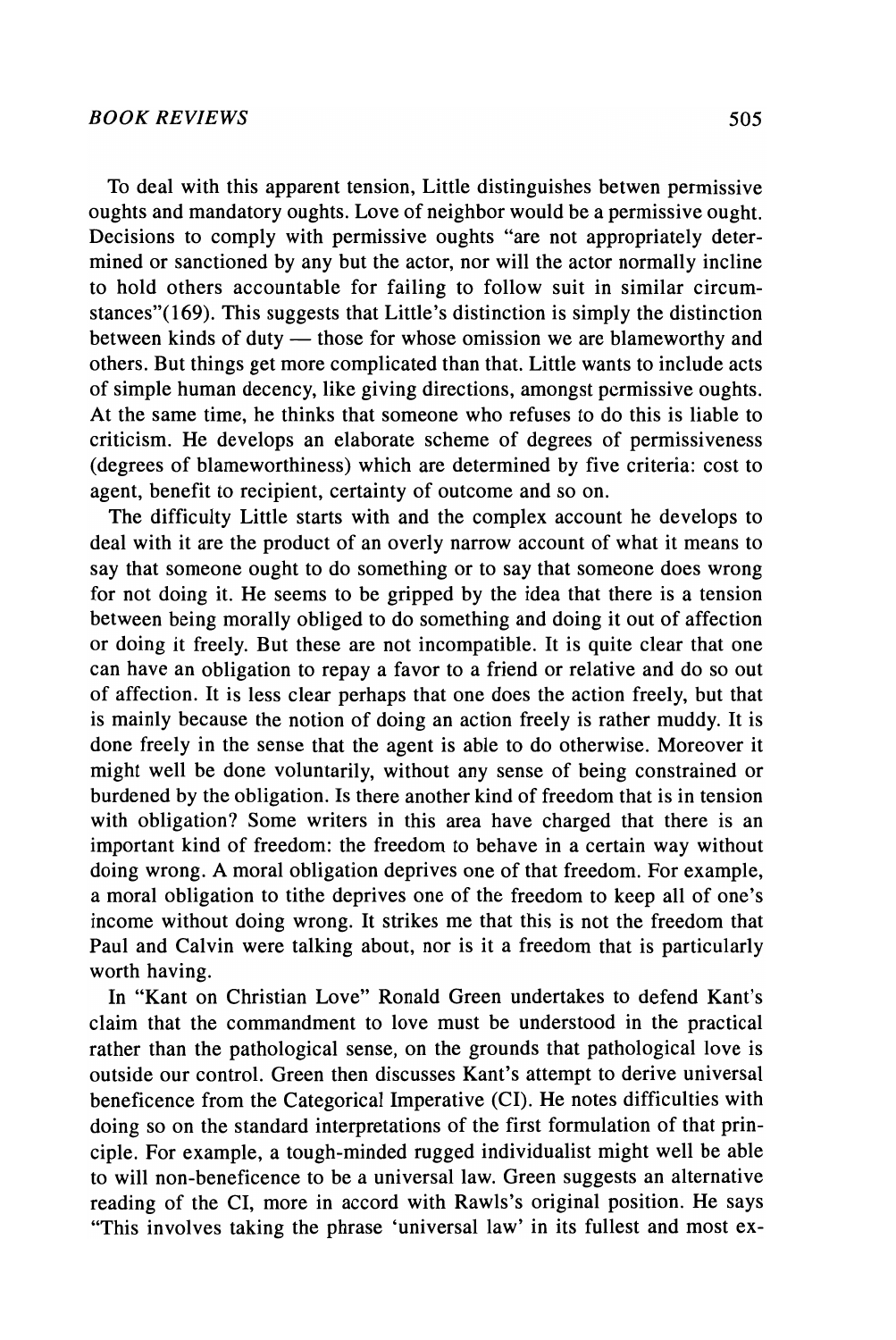plicitly legislative sense. ... We might here recall Lincoln's observation that a republic is not just for the people but of them and by them as well. This suggests that a universal law may not just be applicable to and binding on all rational persons, but may also be a law that has been freely accepted by, even voted for, by all such persons. It is their law in the sense that they have helped will it into existence  $\sim$  or could be expected to do so. With this explicitly legislative metaphor in mind, therefore, we may think of universalized maxims as having to pass a test in which they must receive not just my approval but that of all the other rational persons convened in a hypothetical democratic assembly" (273). This is an interesting suggestion, but it is not entirely clear why the tough-minded individualist cannot continue to insist that universal beneficence would not be freely accepted by all persons.

In "Analogues to Justice" John Reeder explores the Humean idea that distributive justice would be unnecessary in a world in which agape is the norm. As a model, Reeder uses the world described in a novel by Ursula Le Guin of a society in which the members love each other, and everyone considers everyone else's good to be as important as his or her own, and no one talks about what is due or owed, what she deserves, or has a right to. In this world, he argues, love might succeed in replacing justice, but analogues to justice, distributive principles, would still be necessary. This is because several different distributive principles all appear to be consistent with the starting commitment to everyone's well-being: strict egalitarianism, utilitarianism and Rawls's difference principle.

This means that "Love your neighbor as yourself' is not a complete morality, in the sense that it doesn't provide complete guidelines as to how to behave in all morally significant choice situations. It tells me to pursue my neighbor's well-being but it doesn't tell me how to resolve conflicts between the interests of the neighbor on my left and the neighbor on my right.

It is not even clear that the commandment provides a complete guideline as to how to behave when I am dealing with a single neighbor. Obviously a central aspect of loving someone is to aim at his good, and the commandment doesn't specify what his good consists in. John Whittaker addresses this question in his paper, " 'Agape' and Self-love." Whittaker asks what it means to love another as oneself. What is it about one's love for oneself that we are enjoined to extend to others? His answer is "We love ourselves by wanting to be happy, to be fulfilled, to be complete. And we do not abandon this wish." It is this feature of our self-love which we should extend to others. Whittaker points out that there are at least two ways we can do this. If I want you to be happy, and I believe that you will be happy if you go to college and become a lawyer, does it follow that I should force (persuade, influence) you to go to college and become a lawyer? Suppose you want to forego college and start a business? Is it more loving to do what I think will be most likely to